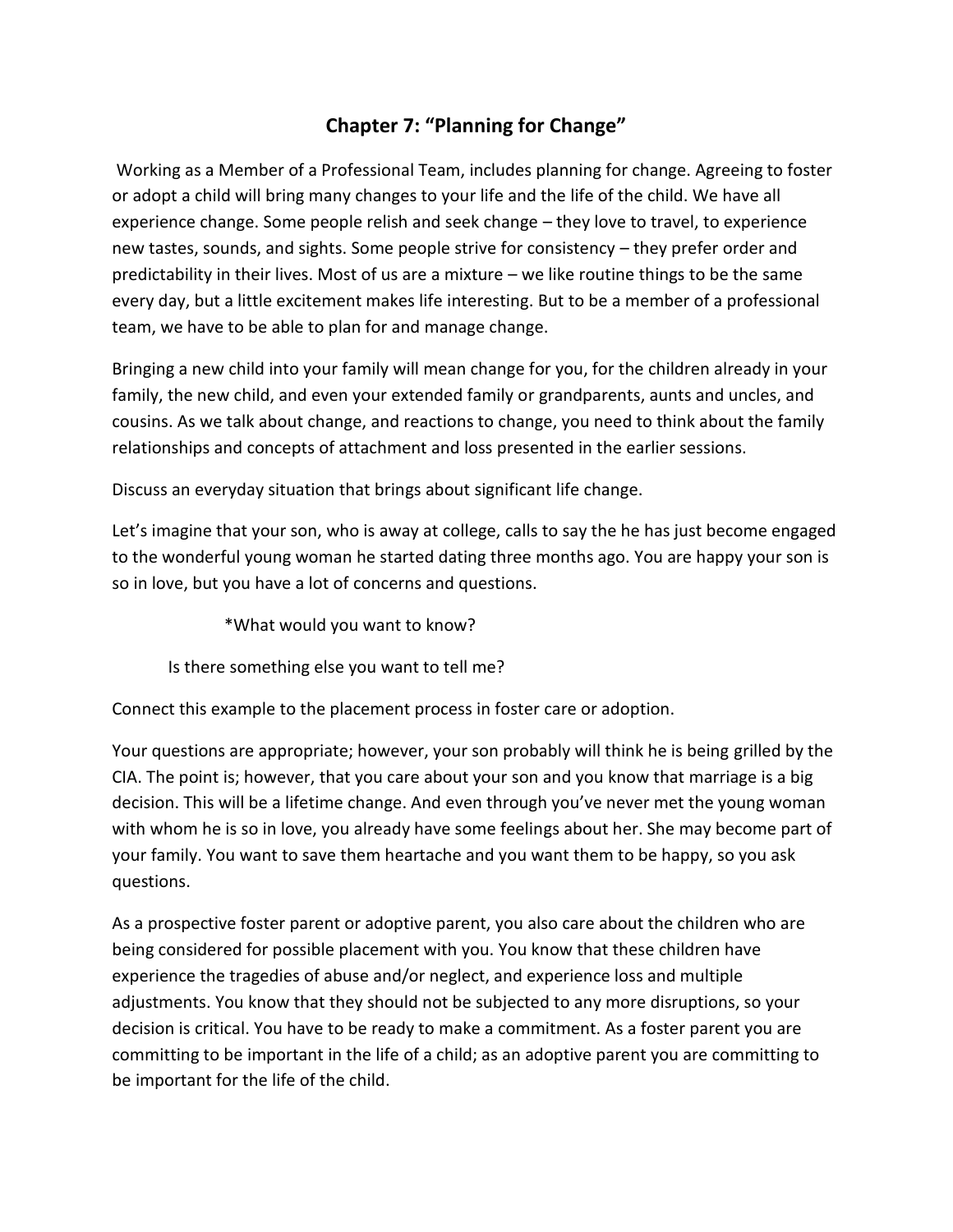Adding a new child or children to your family will have an enormous impact on you, your family, your friends, your income, and your job. When you asked your son all those questions, you were recognizing that bringing a new in-law into the family has implications for everyone.

When you ask questions about a child, you are showing your interest your careful concern for the decision you must make, and an ability to know the strengths and needs of your family.

Discuss the kinds of questions foster parents and adoptive parents need to ask when considering the placement of a child or sibling group.

> Think about the general areas that would be important to explore before the placement of a child, for example, the child's health or school experience.

\*What else would you want to know?

\*Trainers Note: As participants offer suggestions, write answers on a flip chart sheet. As participants share their ideas, relate them to the categories listed below. Identify categories such as:

- Physical health
- Fmotional health
- Education
- Abuse/neglect history
- Parental/sibling situation
- Legal status
- Behaviors
- Placement History

Discuss realistic expectations about the amount and kind of information that will be presented to them

Cover the following points:

 Foster parents have to be comfortable with some uncertainty; all the information you want will rarely be available when you want it. Children coming into care for emergency reasons hardly ever come with a lot of background information. It may be up to the foster parent, living with the child for a while, to work as a member of the team to fill in the missing jigsaw puzzle pieces.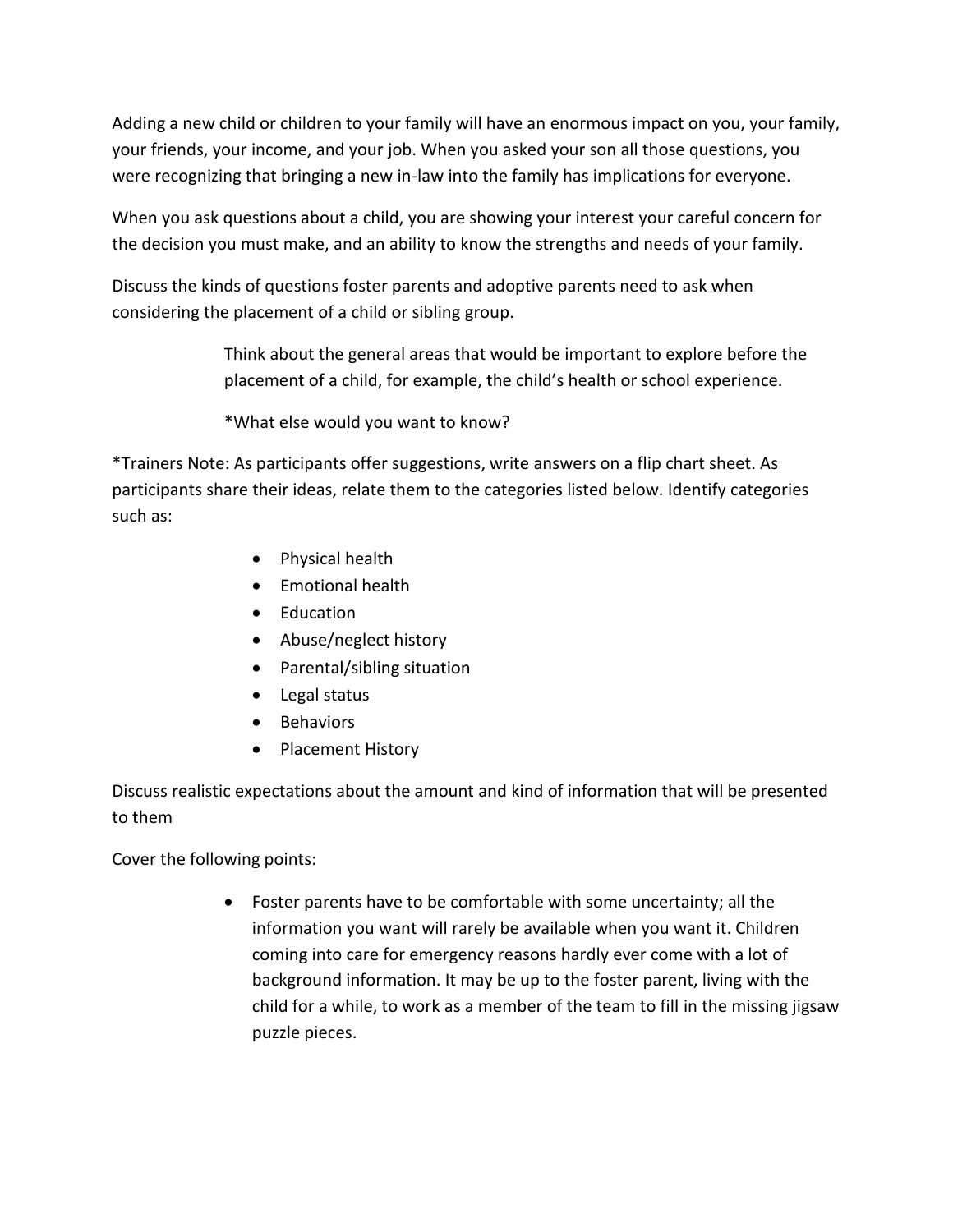- Adoptive parents also have to be comfortable with some unknown information. Generally, there is a lot more information available, but even then, there can be missing pieces.
- As a team member you should have access to most of the available information that will help you parent the abused and neglected child(ren).
- The past is an ingredient of the present, but not a recipe for future behavior.
	- o What does this statement mean to you?
	- o How does it relate to our prior discussion?
- A child who has never been aggressive may kick a child in your family. The child is in a new situation, and the dynamics in your family may be different from those he or she has experience in the past.

Discuss changes in family routines.

Change is difficult and disrupts normal, regular ways of doing things. Recall how you felt about small, silly, changes in your life. For example, think about a recent event that changed your family routine.

Will somebody share their experience?

Why was the change irritating for you and your family?

The change is irritating because it causes you to alter a pattern of behavior that, in the past, you did not even think about.

We reduce much of life to routines – we drive to the grocery store along the same route each time. We have a set morning routines that get us up and out every day. We tend to go to bed at the same time at night. Routines are not inherently good or bad, but different people will have different routines.

Families also establish routines. Some families routinely eat at 5 p.m. some at 7 p.m. some families gather in the dining room for conversation; others grab individual meals on the run. Routines become accepted, and save families from endless negotiations about how to run life on a day-to-day basis. Maybe you have said something like, "In our family, children bathe at night, adults shower in the morning. We only have one bathroom and that is how we do it." It is not discussed every day, once the routine is set.

\*What are some examples of your families' daily routines?

Guide the discussion to cover the following points:

• Routines vary among families.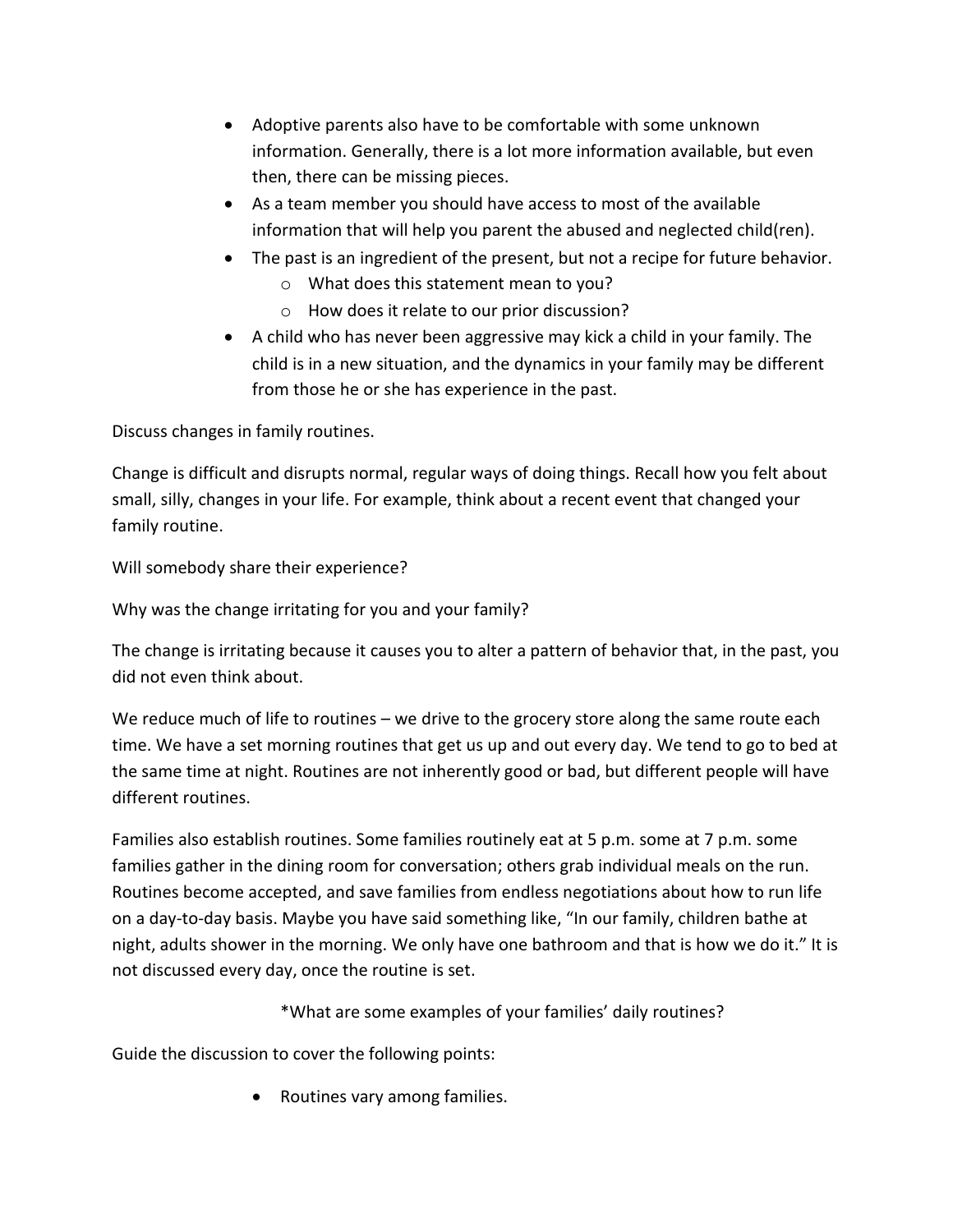- It is easy to come to believe that my routine is "right," and to forget that routines are behavior choices.
- Children will bring routines with them, and these could be routines that were established from all or any of the previous families with whom the children have lived.
- Routines can be changed.

## Discuss changes in family traditions.

Families also value traditions. When two people marry, for example, they have to blend traditions. Will they open presents on Christmas morning, or Christmas Eve? Will Passover be celebrated? How will birthdays be celebrated? What about New Year's Eve? Families make statements like: "In our family, the women always/never work outside the home." Or "You are going to be the third generation policeman in this family." Or "show respect for your mother. In my time, if I had spoken to my mother that way I wouldn't be around to tell the tale."

\*What are some examples of traditions from your families?

Guide the discussion to cover the following points:

- Families build traditions from religious, ethnic, cultural, and personal experience.
- Families pass down traditions from generation to generation.
- Traditions connect people to the past, and help them to know what to expect from the future.
- Children will bring traditions with them, and these could be traditions from every or any family with whom they have lived.
- The traditions that children bring with them will reflect many of the aspects of their family or origin, or other families: their culture, size, income, neighborhood, or lifestyle, for example.

Discuss family patterns of behavior.

Families also develop patterns of behavior – things that all family members just assume. Patterns focus on communication, problem solving, and decision making. Patterns may sound like, "We talk things over as a family." Or "I don't know dear, wait until your father gets home." Or, "Go to Mom if you want to talk; go to Dad if you want money."

\*What are some of the patterns of behavior that your families have?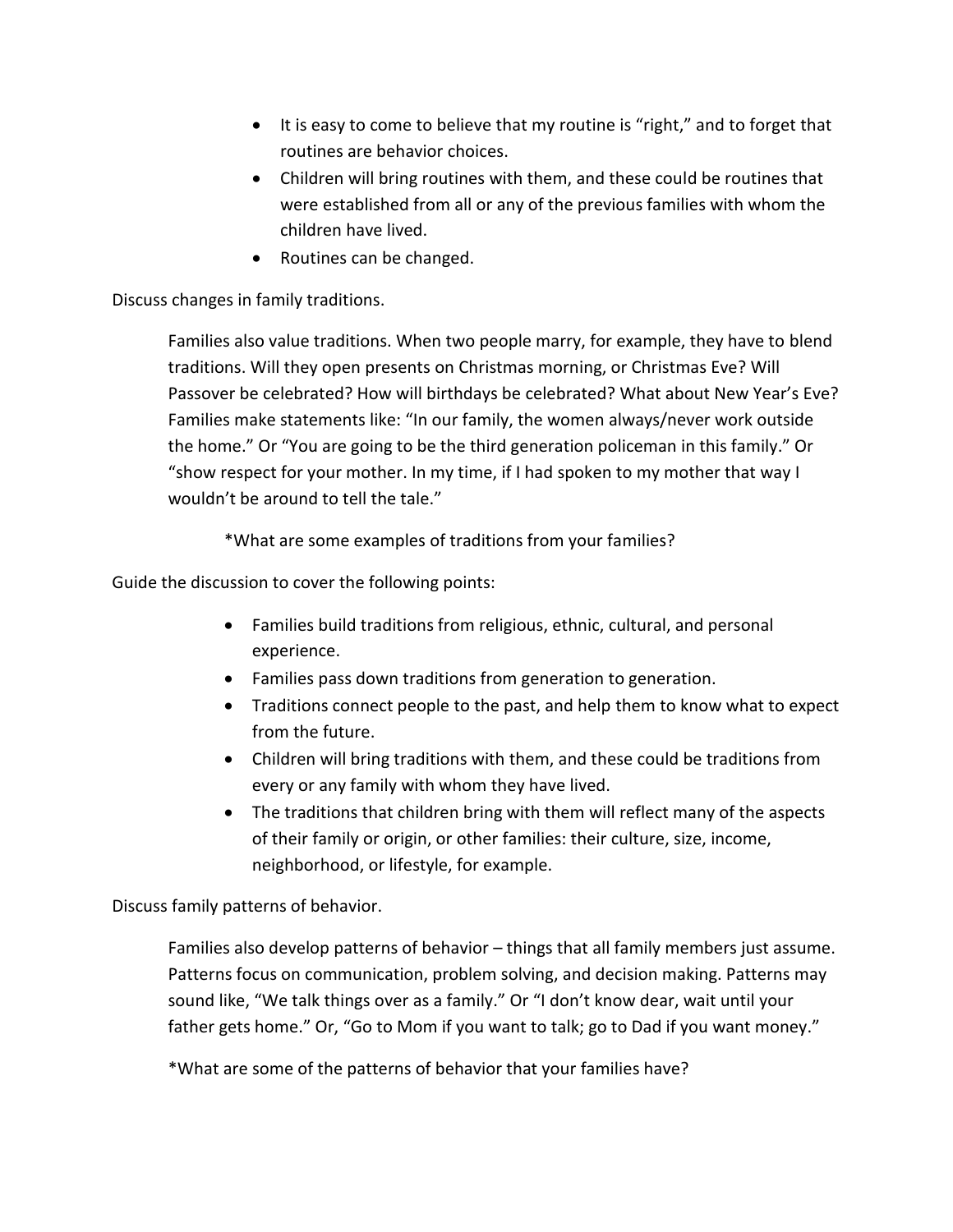Cover the following points:

- If it is hard for you to specify your family's patterns and traditions, it may be difficult for a new child to figure out your "unspoken" rules.
- Traditions represent your heritage and may differ substantially from the background of the child.
- Children have become familiar with the way their family behaved, even if that behavior was harmful.

Connect the discussions about routines, traditions, and patterns of behavior that are comfortable in your family. Now think about a child who comes to your household with a very different set of routines, traditions, and patterns of behavior.

> You have identified the routines, traditions, and patterns of behavior that are comfortable in your family. Now think about a child who comes to your household with a very different set of routines, traditions, and patterns of behavior.

I am now going to ask you some questions and allow a short period of time between questions to think.

- Which routines, traditions, and patterns of behavior in your family could you change to accommodate a new child?
- Which routines, traditions, and patterns of behavior might a new child find unusual or hard to get used to in your home? Which routines, traditions, and patterns of behavior brought by a child would you find unusual or hard to get used to?
- If you had to change a routine, tradition, and pattern of behavior, would you resent the child for "causing" the change?
- How will other member of your family, especially your children, manage the stress of changes in family routines, traditions, and patterns of communication?
- Which routines, traditions, and patterns of behaviors are non-negotiable?

\*Trainer's Note: The impact of fostering or adopting on birth children of foster parents and adoptive parents is an important issue. If any participants have birth children, you should focus predominantly on this issue.

The following information should be presented as a lecture: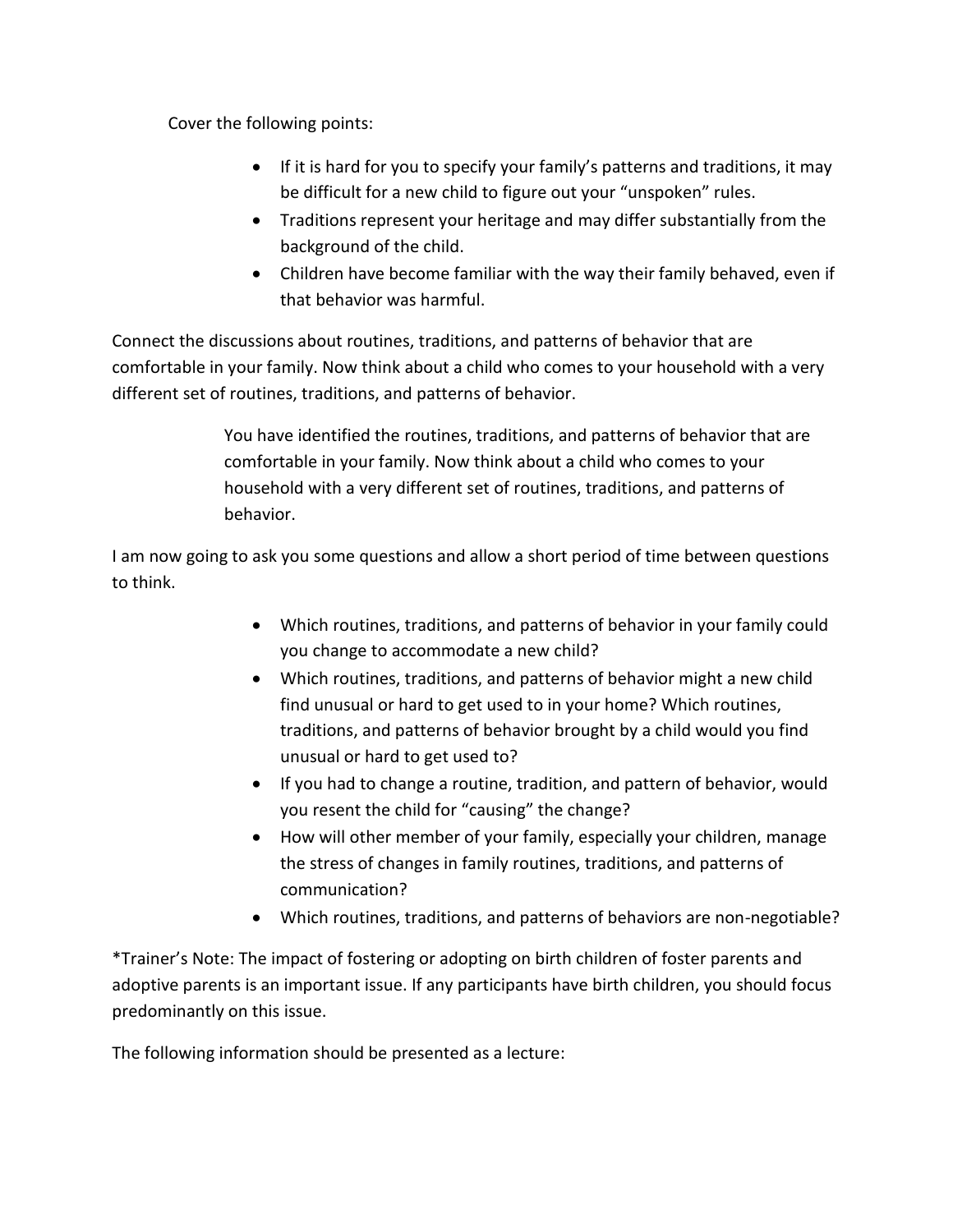- When new children join your family, it is important to think about the routines, traditions, and patterns of behavior they have experienced and find comfortable.
- As part of a team, foster parents and adoptive parents should consult with and get help families plan and manage changes in routines, traditions, and patterns of behavior affecting all members of the family.
- Children newly placed with foster families and with adoptive families cannot be expected to make all, or even most of these changes, at least not right away. It may be "easier" for the family to adapt to the child, at least temporarily, than for family to adapt to the child, at least temporarily, than for child to change to suit the family. The past lives of fragile children may have lacked stable routines, traditions, and patterns of behavior.

Discuss the importance of working as a team to plan for and support the transition of children and youth as they move from one family to another.

You now recognize that children will come to your family with a variety of backgrounds. Sometimes the behaviors that express the routines, traditions, and patterns of behavior will be uncomfortable for you. For example, "John uses swears words around the other children and I don't like it." Or, "she wants to watch TV all the time, and we restrict TV to one hour a day." Or, "Mary talks back to the teachers, and I'm tired of getting phone calls every day telling me to do something about it."

Sometimes foster parents and adoptive parents are accused of abusing the child or children in their care, and unfortunately sometimes the allegations are true. In many circumstances; however, the child or another person makes an accusation not based on fact. Knowledge, skills and teamwork are your best prevention and best defense. Working closely with the child's worker, therapist, school teachers, and counselors assures that the child's background is known, and everyone involved understands the needs and behavior patterns of the child.

We do not want to unnecessarily frighten you as prospective foster parents and adoptive parents, but you do have to be realistic regarding the risks and the supports. This is critical to your decision making process as you consider fostering or adopting children in the agency's care. Let's discuss some tips for avoiding abuse and neglect allegations and some possible house rules which complement those tips. Please look at the handout titled- Session Nine: "Tips for Foster Parents and Adoptive Parents to Avoid Misinterpretations."

> Let's identify some of the strengths, skills, and supports that you may need in order to manage change.